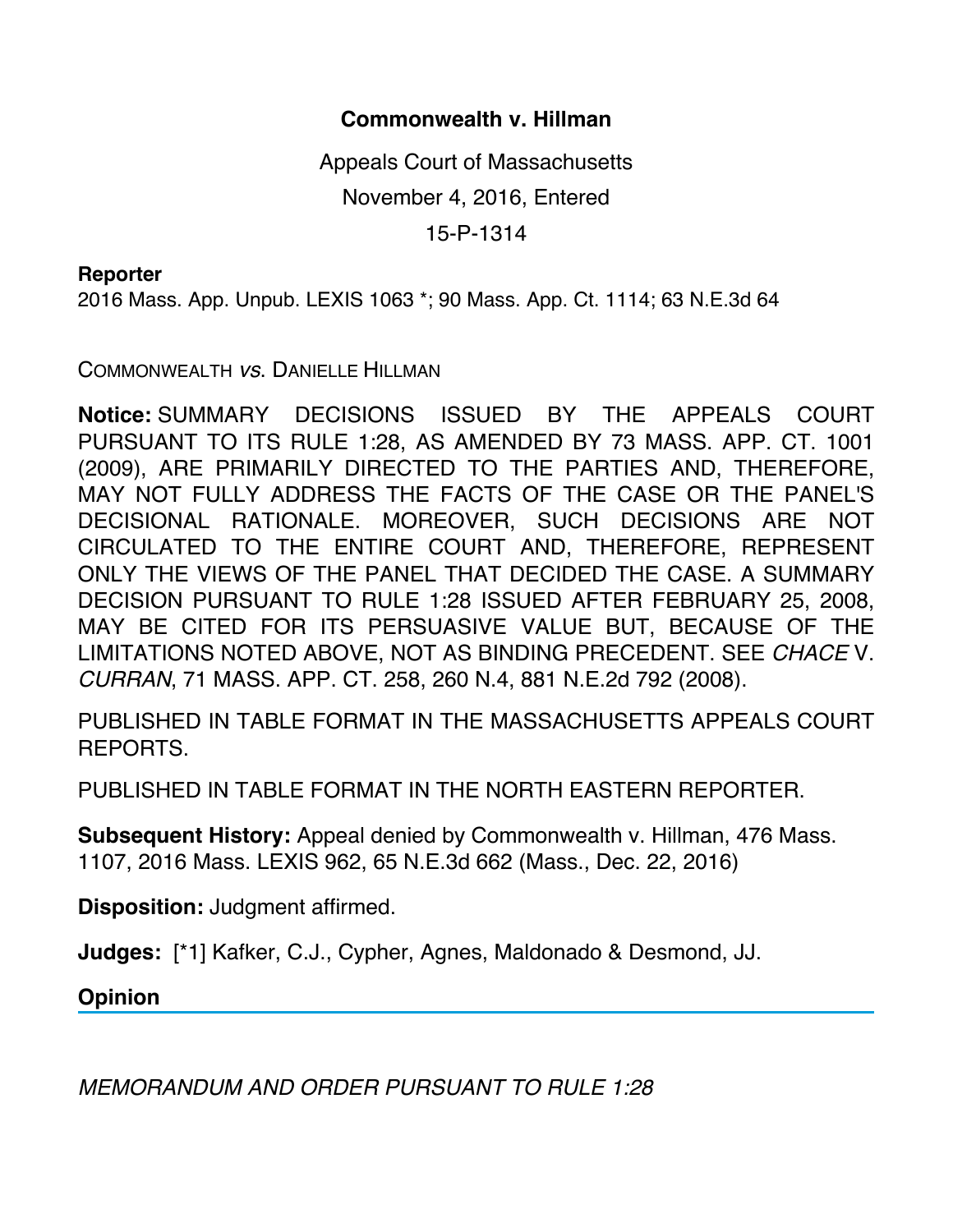After a jury trial in the District Court, the defendant was found guilty of possession or control of a firearm in a motor vehicle without a license, and found not guilty of possession or control of a loaded firearm in a motor vehicle without a license. On appeal, she argues that the trial judge's denial of her motion for a required finding of not guilty was error and that the judge's jury instruction regarding intent contained an error that created a substantial risk of a miscarriage of justice. We affirm.

1. *Background*. The defendant was the passenger in a car that she had rented when the car was stopped for speeding by Springfield police officers. The officers determined that the driver of the vehicle was not validly licensed, and approached the vehicle to place him under arrest. As they approached, the officers viewed the driver and the defendant "fidgeting" with a bag the driver had picked up from the back seat. The driver was removed from the vehicle and placed under arrest, while the defendant remained in the passenger seat with that bag between her feet. Despite repeated police commands to keep [\*2] her hands up, the defendant continually reached toward the floor where the bag sat.<sup>1</sup> When she was eventually ordered to exit the car, the bag was removed from the passenger foot-well and the barrel of a revolver was seen protruding slightly from beneath the passenger seat.

2. *Sufficiency of the evidence*. Possession of a firearm without a license is prohibited by G. L. c. 269, § 10(*a*), which requires that the Commonwealth prove: (1) the defendant possessed a firearm; (2) the firearm fit the legal definition of a firearm; and (3) the defendant knew that she possessed a firearm or had a firearm under her control. In the event, such as this, that a firearm is not found on a defendant's person, the Commonwealth must prove the third element on a theory of constructive possession of the firearm: that she knew of the firearm "coupled with the ability and intention to exercise dominion and control" over it. *Commonwealth* v. *Romero*, 464 Mass. 648, 653, 984 N.E.2d 853 (2013) (quotation omitted). Constructive possession can be proven with circumstantial evidence and resulting reasonable inferences. *Commonwealth* v. *Brzezinski*, 405 Mass. 401, 409, 540 N.E.2d 1325 (1989). "While presence in an area where [\*3] contraband is found 'alone cannot show the requisite knowledge, power, or intention to exercise control over the [contraband], . . . presence, supplemented by other incriminating evidence, 'will serve to tip the scale in favor of sufficiency.'" *Id.* at 409-410, quoting from *Commonwealth* v. *Albano*, 373 Mass. 132, 134, 365 N.E.2d 808 (1977).

<sup>1</sup> One officer testified that while she could not estimate the number of times she told the defendant to keep her hands up, the number was more than five.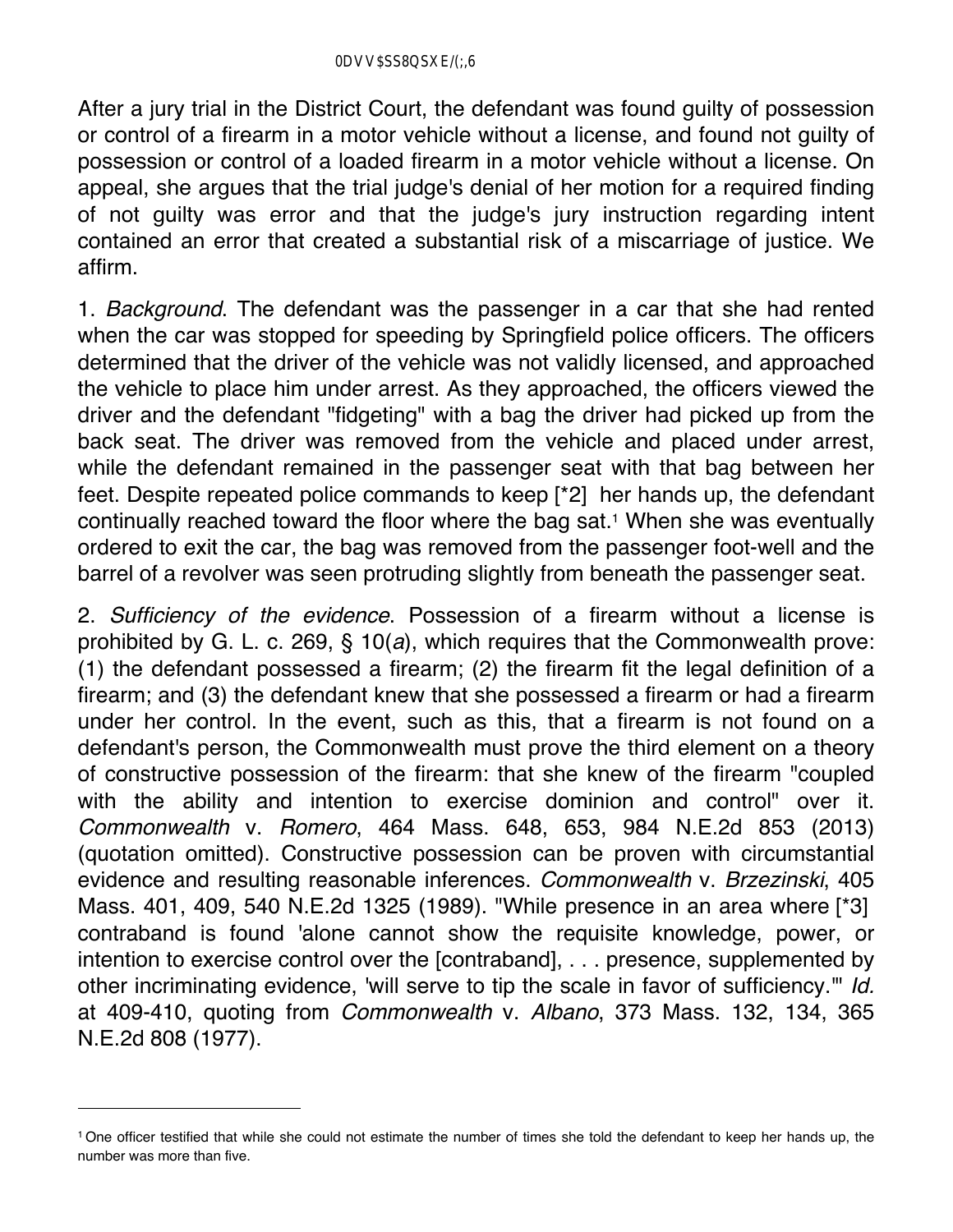The defendant argues that there was insufficient evidence presented at trial to establish that she constructively possessed the firearm. As such, she argues that the trial judge erred in denying her motion for a required finding of not guilty. We disagree.

We review the judge's denial of that motion to determine whether, when viewing the evidence in the light most favorable to the Commonwealth, "the evidence . . . is sufficient so that the jury 'might properly draw inferences, not too remote in the ordinary course of events, or forbidden by any rule of law, and conclude upon all the established circumstances and warranted inferences that the guilt of the defendant was proved beyond a reasonable doubt." *Commonwealth* v. *Cotto*, 69 Mass. App. Ct. 589, 591, 870 N.E.2d 109 (2007), quoting from *Commonwealth* v. *Pope*, 406 Mass. 581, 584, 549 N.E.2d 1120 (1990).

It is well established that mere knowledge of a firearm is insufficient to find constructive possession. See *Albano*, 373 Mass. at 134. There must also be evidence that the defendant "had the ability and intention to exercise dominion [\*4] and control over the weapon." *Commonwealth* v. *Sadberry*, 44 Mass. App. Ct. 934, 936, 692 N.E.2d 103 (1998). There was sufficient evidence presented at trial to allow a rational trier of fact to conclude that the elements of knowledge and control were proved beyond a reasonable doubt. The defendant's close proximity to the firearm and her constant fidgeting with the bag covering it sufficiently established her knowledge of and ability to control the firearm. See *Romero*, 464 Mass. at 654. Knowledge can be proved by circumstantial evidence, so long as "the evidence warrants a reasonable inference to that effect." *Cotto*, 69 Mass. App. Ct. at 592. Finally, "[e]vidence such as . . . attempts to conceal or dispose of contraband . . . permit an inference of unlawful possession." *Commonwealth* v. *Whitlock*, 39 Mass. App. Ct. 514, 519, 658 N.E.2d 182 (1995).

This case is analogous to *Cotto, supra*, where this court upheld the denial of a motion for a required finding of not guilty. In *Cotto*, following a motor vehicle stop, officers smelled burnt marijuana, noted that the defendant was acting in an alarmed manner, and witnessed him "shoving his feet underneath the front passenger seat, where [a] firearm was recovered." *Id.* at 593. This court held that those facts, coupled with the firearm being found directly under the seat where the passenger was kicking his feet, were sufficient to establish constructive possession. [\*5] *Ibid.* It was further noted that the defendant's actions of shoving his feet under the passenger seat "allowed the jury to infer a 'personal connection' between the defendant and the firearm." *Id.* at 594, quoting from *Commonwealth* v. *Delarosa*, 50 Mass. App. Ct. 623, 628, 740 N.E.2d 1014 (2000). In this case, as in *Cotto*, the defendant, in defiance of police orders, continued to reach down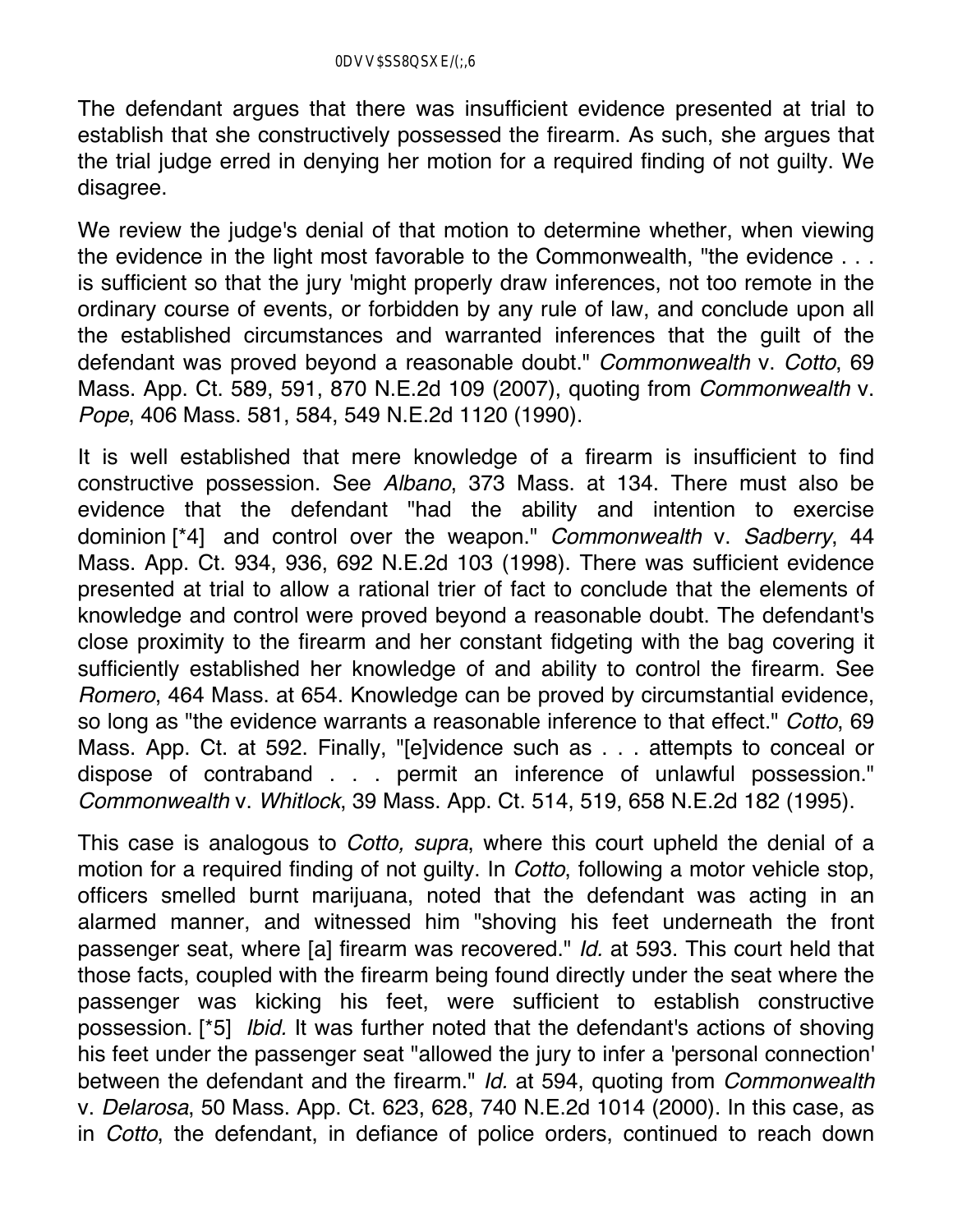toward the exact area of the vehicle where the firearm was discovered. It was reasonable for a jury to conclude that the defendant was actively concealing the firearm. See *Whitlock*, 39 Mass. App. Ct. at 519 (attempts to conceal contraband permit an inference of possession). As such, there was no error in the denial of the defendant's motion for a required finding of not guilty.

3. *Jury Instruction*. The defendant further argues that the trial judge's instructions to the jury blended specific intent with general intent. This argument was not preserved at trial. "The standard of review for unpreserved errors in noncapital murder cases is whether there was a substantial risk of a miscarriage of justice." *Commonwealth* v. *Lavoie*, 464 Mass. 83, 89, 981 N.E.2d 192 (2013), citing *Commonwealth* v. *Freeman*, 352 Mass. 556, 564, 227 N.E.2d 3 (1967). "[W]hen reviewing a judge's instructions to a jury, we do not consider phrases in isolation, but rather '[w]e evaluate the instruction as a whole, looking for the interpretation a reasonable juror would place on the [\*6] judge's words.'" *Commonwealth* v. *Glacken*, 451 Mass. 163, 168-169, 883 N.E.2d 1228 (2008), quoting from *Commonwealth* v. *Niemic*, 427 Mass. 718, 720, 696 N.E.2d 117 (1998). In other words, the sufficiency of jury instructions should be "determined in light of their over-all impact on the jury." *Niemic*, 427 Mass. at 720, quoting from *Commonwealth* v. *Galford*, 413 Mass. 364, 371-372, 597 N.E.2d 410 (1992).

The defendant's argument concerns the following statement by the judge during his jury instructions: "You should give this word 'intention' its ordinary meaning of acting voluntarily and deliberately, not out of some accident or negligence. It's not necessary that the defendant knew that she was breaking the law, but it is necessary that she intended the act to occur which constitutes this offense." It is true that this excerpt aligns with the Criminal Model Jury Instructions for general intent. See Criminal Model Jury Instructions for use in the District Court, Instruction 3.120 (2009). However, as we review jury instructions as a whole for their impact on a jury, we conclude that the judge's instructions did not create a substantial risk of a miscarriage of justice.

Throughout the jury instructions, the judge was direct about the requisite elements of the charged offense. For example, the judge twice instructed the jury that the burden was on the Commonwealth to prove that the Defendant was aware she had a firearm [\*7] under her control or possessed a firearm. When taken as a whole, the jury instruction effectively informed the jury of the required elements of the crime. See *Commonwealth* v. *Gladney*, 34 Mass. App. Ct. 151, 158, 607 N.E.2d 750 (1993). There was no substantial risk of a miscarriage of justice.

*Judgment affirmed*.